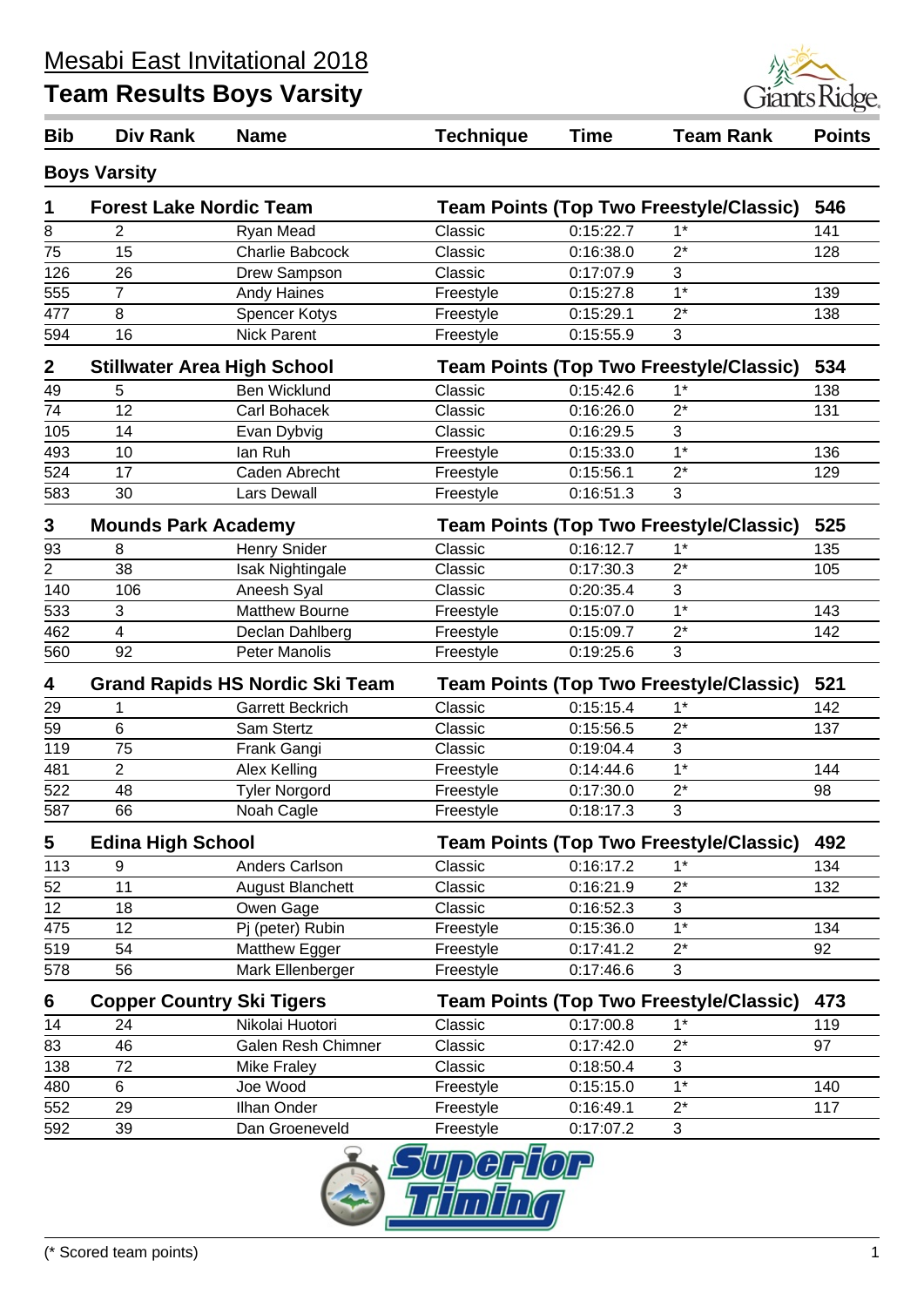

| <b>Bib</b> | <b>Div Rank</b>                   | <b>Name</b>            | <b>Technique</b>                               | <b>Time</b> | <b>Team Rank</b>                               | <b>Points</b> |
|------------|-----------------------------------|------------------------|------------------------------------------------|-------------|------------------------------------------------|---------------|
| 7          | <b>Little Falls High School</b>   |                        |                                                |             | <b>Team Points (Top Two Freestyle/Classic)</b> | 469           |
| 35         | 3                                 | Hunter Zupko           | Classic                                        | 0:15:38.7   | $1*$                                           | 140           |
| 65         | 29                                | <b>Jackson Grant</b>   | Classic                                        | 0:17:09.9   | $2^*$                                          | 114           |
| 151        | 37                                | Cormac Shanoff         | Classic                                        | 0:17:30.2   | 3                                              |               |
| 491        | 15                                | <b>Colton Yorek</b>    | Freestyle                                      | 0:15:54.8   | $1*$                                           | 131           |
| 510        | 62                                | <b>Colton Gottwalt</b> | Freestyle                                      | 0:17:54.2   | $2^*$                                          | 84            |
| 598        | 70                                | Jonah Ploof            | Freestyle                                      | 0:18:26.9   | $\mathbf{3}$                                   |               |
| 8          | <b>Roseville Area High School</b> |                        |                                                |             | <b>Team Points (Top Two Freestyle/Classic)</b> | 449           |
| 21         | 20                                | Nick Greenlund         | Classic                                        | 0:16:53.0   | $1*$                                           | 123           |
| 104        | 54                                | Joe Lee                | Classic                                        | 0:18:13.5   | $2^*$                                          | 89            |
| 99         | 64                                | Joey Quick             | Classic                                        | 0:18:34.1   | 3                                              |               |
| 463        | 11                                | Dan Lee                | Freestyle                                      | 0:15:33.6   | $1*$                                           | 135           |
| 600        | 44                                | Aran Koob              | Freestyle                                      | 0:17:21.4   | $2^*$                                          | 102           |
| 545        | 75                                | Jack Kachel            | Freestyle                                      | 0:18:34.7   | 3                                              |               |
| 9          | <b>Cathedral High School</b>      |                        |                                                |             | <b>Team Points (Top Two Freestyle/Classic)</b> | 445           |
| 19         | 36                                | <b>Ben Boelter</b>     | Classic                                        | 0:17:27.1   | $1*$                                           | 107           |
| 86         | 55                                | <b>Riley Halstrom</b>  | Classic                                        | 0:18:18.2   | $\overline{2^*}$                               | 88            |
| 139        | 96                                | Spencer Pierskalla     | Classic                                        | 0:20:12.7   | 3                                              |               |
| 513        | 20                                | <b>Will Nemeth</b>     | Freestyle                                      | 0:16:07.8   | $1*$                                           | 126           |
| 563        | 22                                | Zach Nemeth            | Freestyle                                      | 0:16:12.0   | $2^*$                                          | 124           |
| 494        | 34                                | David Anderson         | Freestyle                                      | 0:16:55.1   | 3                                              |               |
| 10         | <b>Superiorland</b>               |                        |                                                |             | <b>Team Points (Top Two Freestyle/Classic)</b> | 443           |
| 153        | 23                                | Nate Garwood           | Classic                                        | 0:16:59.6   | $1*$                                           | 120           |
| 10         | 28                                | Julien Malherbe        | Classic                                        | 0:17:09.5   | $2^*$                                          | 115           |
| 79         | 66                                | <b>Matt Pilifant</b>   | Classic                                        | 0:18:40.6   | 3                                              |               |
| 465        | 33                                | Luke Rambo             | Freestyle                                      | 0:16:54.9   | $\overline{1^*}$                               | 113           |
| 588        | 51                                | <b>Aleut Hatfield</b>  | Freestyle                                      | 0:17:36.8   | $2^*$                                          | 95            |
| 561        | 95                                | Mathurin Gagnon        | Freestyle                                      | 0:19:31.9   | 3                                              |               |
| 11         | <b>White Bear Lake</b>            |                        | <b>Team Points (Top Two Freestyle/Classic)</b> |             |                                                | 435           |
| 43         | 10                                | <b>Scott Shield</b>    | Classic                                        | 0:16:21.0   | $1^*$                                          | 133           |
| 76         | 81                                | <b>Tom Perreria</b>    | Classic                                        | 0:19:35.2   | $2^*$                                          | 62            |
| 143        | 101                               | Jacob Horvath          | Classic                                        | 0:20:20.9   | 3                                              |               |
| 501        | 21                                | <b>Tryg Solberg</b>    | Freestyle                                      | 0:16:08.3   | $1*$                                           | 125           |
| 549        | 31                                | Justin Blank           | Freestyle                                      | 0:16:53.0   | $2^*$                                          | 115           |
| 557        | 117                               | Kolby Bachmier         | Freestyle                                      | 0:20:34.7   | 3                                              |               |
| 12         | <b>Brainerd</b>                   |                        |                                                |             | <b>Team Points (Top Two Freestyle/Classic)</b> | 433           |
| 26         | 21                                | Evan Storbakken        | Classic                                        | 0:16:54.8   | $1*$                                           | 122           |
| 60         | 34                                | Maxim Osborne          | Classic                                        | 0:17:21.0   | $2^*$                                          | 109           |
| 128        | 99                                | Alex Rice              | Classic                                        | 0:20:19.1   | 3                                              |               |
| 471        | 25                                | Andrew Wasniewski      | Freestyle                                      | 0:16:38.0   | $1*$                                           | 121           |
| 509        | 65                                | Ben Renner             | Freestyle                                      | 0:18:16.2   | $2^*$                                          | 81            |
| 574        | 68                                | Nick Whiteman          | Freestyle                                      | 0:18:20.9   | $\mathbf{3}$                                   |               |

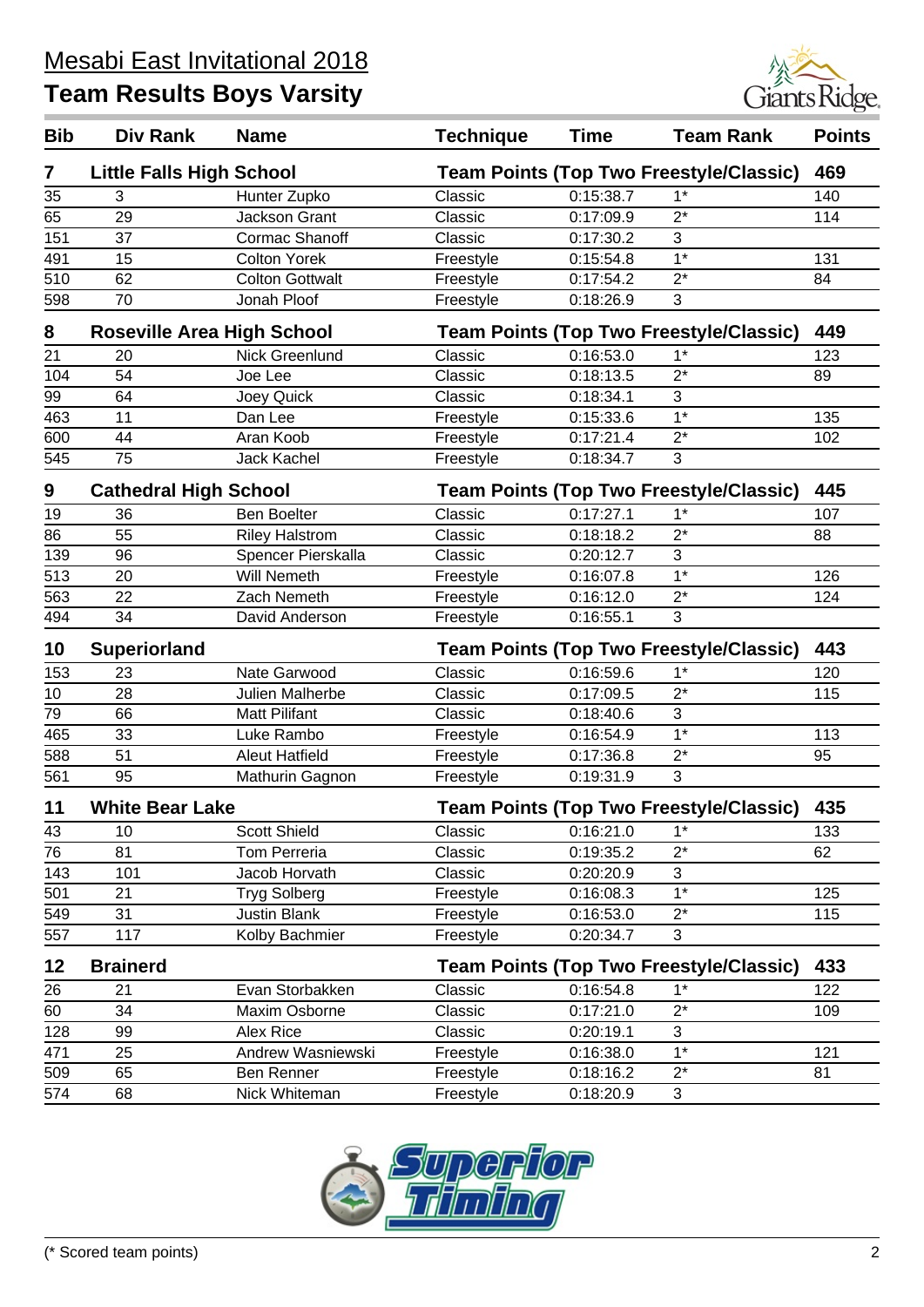

| <b>Bib</b>      | Div Rank                          | <b>Name</b>          | <b>Technique</b> | <b>Time</b> | <b>Team Rank</b>                               | <b>Points</b> |
|-----------------|-----------------------------------|----------------------|------------------|-------------|------------------------------------------------|---------------|
| 13              | <b>Duluth East HS</b>             |                      |                  |             | <b>Team Points (Top Two Freestyle/Classic)</b> | 431           |
| 15              | 13                                | Sam Chandler         | Classic          | 0:16:28.1   | $1*$                                           | 130           |
| 67              | 33                                | Seth Kemp            | Classic          | 0:17:17.8   | $2^*$                                          | 110           |
| 110             | 97                                | Jack O'connell       | Classic          | 0:20:16.5   | 3                                              |               |
| 474             | 32                                | lan Derauf           | Freestyle        | 0:16:53.9   | $1*$                                           | 114           |
| 539             | 69                                | Michael Graham       | Freestyle        | 0:18:23.5   | $2^*$                                          | 77            |
| 572             | 74                                | Shawn Higgins        | Freestyle        | 0:18:34.3   | 3                                              |               |
| 14              | <b>Hayward Nordic Ski Team</b>    |                      |                  |             | <b>Team Points (Top Two Freestyle/Classic)</b> | 418           |
| 81              | 31                                | Nils Eckstrom        | Classic          | 0:17:13.6   | $1*$                                           | 112           |
| 147             | 48                                | Dylan Winchester     | Classic          | 0:17:45.8   | $2^*$                                          | 95            |
| 44              | 49                                | Jon Martin           | Classic          | 0:17:46.5   | 3                                              |               |
| 496             | 26                                | Derek Kozak          | Freestyle        | 0:16:38.3   | $1*$                                           | 120           |
| 538             | 55                                | Isaiah Heyworth      | Freestyle        | 0:17:43.3   | $2^*$                                          | 91            |
| 556             | 120                               | <b>Gabe Martin</b>   | Freestyle        | 0:20:44.3   | 3                                              |               |
| 15              | <b>Bemidji High School</b>        |                      |                  |             | <b>Team Points (Top Two Freestyle/Classic)</b> | 416           |
| 54              | 43                                | Nick Youso           | Classic          | 0:17:38.8   | $1*$                                           | 100           |
| 31              | 52                                | Zachery Skoe         | Classic          | 0:18:09.0   | $2^*$                                          | 91            |
| 152             | 88                                | <b>Tommy Saxton</b>  | Classic          | 0:19:54.0   | 3                                              |               |
| 459             | 9                                 | Soren Dybing         | Freestyle        | 0:15:31.0   | $\overline{1^*}$                               | 137           |
| 536             | 58                                | <b>Nick Palmer</b>   | Freestyle        | 0:17:50.8   | $2^*$                                          | 88            |
| 564             | 80                                | Sam Hodgson          | Freestyle        | 0:18:39.2   | 3                                              |               |
| 16              | Ely HS                            |                      |                  |             | <b>Team Points (Top Two Freestyle/Classic)</b> | 411           |
| 1               | 45                                | Ethan Hasz           | Classic          | 0:17:41.2   | $1*$                                           | 98            |
| 84              | 84                                | <b>Chase Eilrich</b> | Classic          | 0:19:38.5   | $2^*$                                          | 59            |
| 115             | 103                               | Aidan Bremner        | Classic          | 0:20:30.4   | 3                                              |               |
| 497             | 14                                | <b>Ben Gustafson</b> | Freestyle        | 0:15:50.9   | $1*$                                           | 132           |
| 521             | 24                                | James Schwinghamer   | Freestyle        | 0:16:27.3   | $2^*$                                          | 122           |
| 582             | 83                                | <b>Henry Dirks</b>   | Freestyle        | 0:18:54.7   | 3                                              |               |
| 17              | <b>Mound Westonka High School</b> |                      |                  |             | <b>Team Points (Top Two Freestyle/Classic)</b> | 408           |
| 3               | 7                                 | Charlie Reinhardt    | Classic          | 0:16:04.1   | $1*$                                           | 136           |
| 71              | 44                                | Matt Humbert         | Classic          | 0:17:39.9   | $2^*$                                          | 99            |
| 117             | 110                               | Joe Woychick         | Classic          | 0:20:50.9   | 3                                              |               |
| 476             | 35                                | Andrew Abegglen      | Freestyle        | 0:16:57.5   | $1*$                                           | 111           |
| 530             | 84                                | Kade Retterath       | Freestyle        | 0:19:05.6   | $2^*$                                          | 62            |
| 18              | <b>Hopkins</b>                    |                      |                  |             | <b>Team Points (Top Two Freestyle/Classic)</b> | 401           |
| 13              | 19                                | Logan Hoffman        | Classic          | 0:16:52.8   | $1*$                                           | 124           |
| $\overline{51}$ | 53                                | Sean Hunwardsen      | Classic          | 0:18:10.8   | $\overline{2^*}$                               | 90            |
| 124             | 63                                | Raymond Brendalen    | Classic          | 0:18:30.6   | 3                                              |               |
| 603             | 52                                | Caleb Dunnewind      | Freestyle        | 0:17:37.0   | $1*$                                           | 94            |
| 527             | 53                                | Philip Dirnberger    | Freestyle        | 0:17:37.2   | $2^*$                                          | 93            |
| 473             | 59                                | Isaac Eng            | Freestyle        | 0:17:51.2   | 3                                              |               |
| 19              | <b>CEC Nordic</b>                 |                      |                  |             | <b>Team Points (Top Two Freestyle/Classic)</b> | 390           |
| 41              | 27                                | <b>Tyler Northey</b> | Classic          | 0:17:09.2   | $1*$                                           | 116           |
|                 |                                   |                      |                  |             |                                                |               |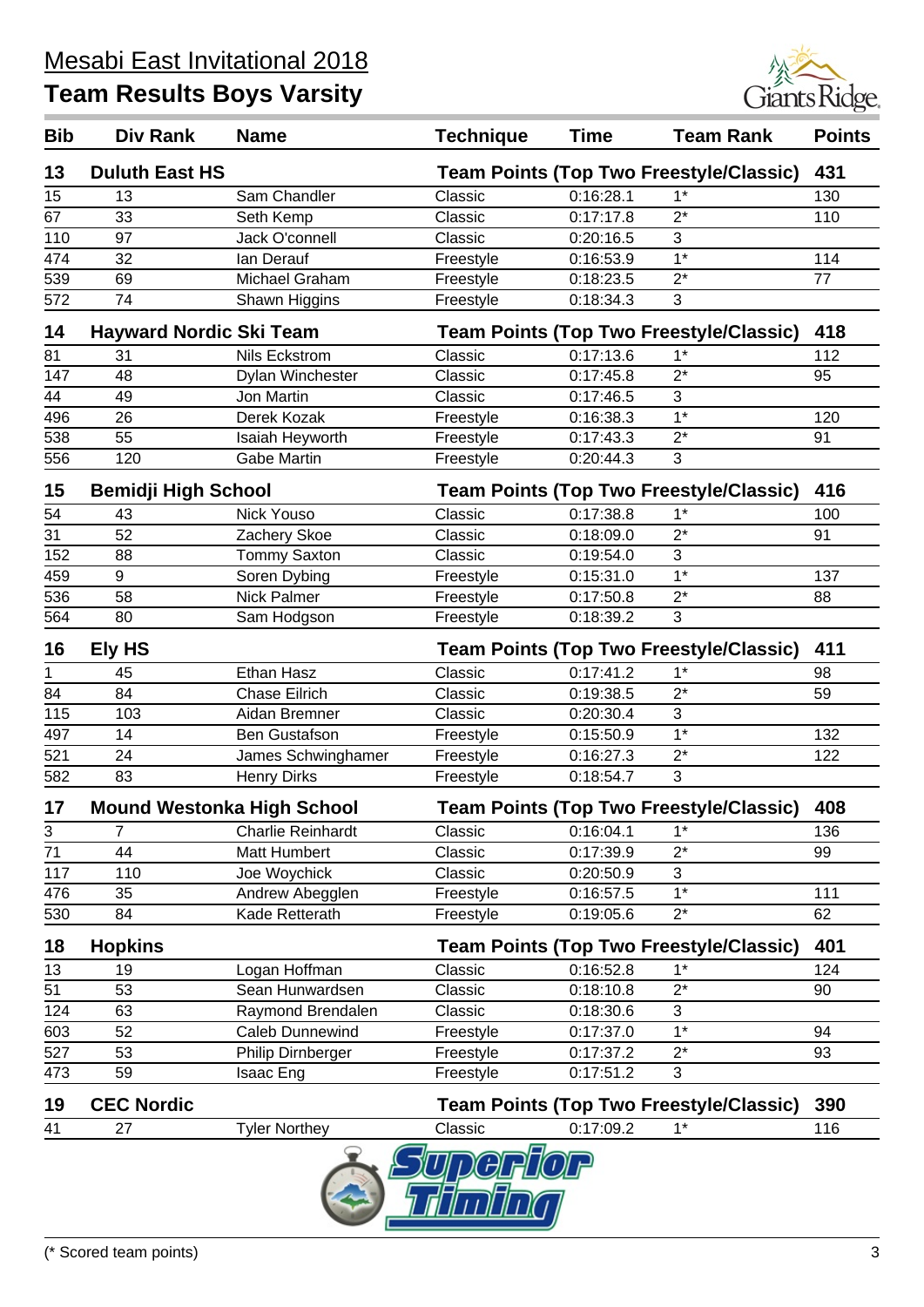

| <b>Bib</b>     | Div Rank                        | <b>Name</b>                  | <b>Technique</b> | <b>Time</b> | <b>Team Rank</b>                               | <b>Points</b> |
|----------------|---------------------------------|------------------------------|------------------|-------------|------------------------------------------------|---------------|
| 72             | 60                              | Aj Maijala                   | Classic          | 0:18:26.2   | $2^*$                                          | 83            |
| 127            | 114                             | <b>Henry Slater</b>          | Classic          | 0:21:13.4   | 3                                              |               |
| 507            | 40                              | Benjamin Bauer               | Freestyle        | 0:17:14.0   | $1*$                                           | 106           |
| 498            | 61                              | <b>Josh Sanders</b>          | Freestyle        | 0:17:52.7   | $2^*$                                          | 85            |
| 599            | 64                              | <b>Blaine Bong</b>           | Freestyle        | 0:18:07.3   | 3                                              |               |
| 20             | Wayzata                         |                              |                  |             | <b>Team Points (Top Two Freestyle/Classic)</b> | 385           |
| 7              | 32                              | <b>Thomas Golin</b>          | Classic          | 0:17:16.4   | $1^*$                                          | 111           |
| 95             | 47                              | Sam Smith                    | Classic          | 0:17:44.1   | $2^*$                                          | 96            |
| 134            | 107                             | Ryan Sullivan                | Classic          | 0:20:38.0   | 3                                              |               |
| 469            | 41                              | <b>Eric Williams</b>         | Freestyle        | 0:17:14.2   | $\overline{1^*}$                               | 105           |
| 576            | 73                              | <b>Walter Smith</b>          | Freestyle        | 0:18:33.1   | $2^*$                                          | 73            |
| 523            | 101                             | Max Liao                     | Freestyle        | 0:19:52.0   | 3                                              |               |
| 21             | <b>Coon Rapids High School</b>  |                              |                  |             | <b>Team Points (Top Two Freestyle/Classic)</b> | 378           |
| 20             | 41                              | Mitch Zandaroski             | Classic          | 0:17:35.8   | $1*$                                           | 102           |
| 122            | 93                              | Myles Gilyard                | Classic          | 0:20:12.0   | $2^*$                                          | 50            |
| 546            | 28                              | <b>Ricky Petroff</b>         | Freestyle        | 0:16:48.5   | $1*$                                           | 118           |
| 490            | 38                              | Jared Heida                  | Freestyle        | 0:17:04.6   | $2^*$                                          | 108           |
| 589            | 104                             | Nick Jorgenson               | Freestyle        | 0:20:01.2   | $\mathbf{3}$                                   |               |
| 22             | <b>Marshall Nordic Ski Team</b> |                              |                  |             | <b>Team Points (Top Two Freestyle/Classic)</b> | 376           |
| 46             | 39                              | Henry Campbell               | Classic          | 0:17:31.8   | $1*$                                           | 104           |
| 116            | 76                              | Jacob Gontjes                | Classic          | 0:19:17.1   | $2^*$                                          | 67            |
| 68             | 83                              | Ben Wallerstein              | Classic          | 0:19:37.6   | 3                                              |               |
| 500            | 42                              | Jonas Hutchinson             | Freestyle        | 0:17:15.0   | $\overline{1^*}$                               | 104           |
| 528            | 45                              | Declan Hutchinson            | Freestyle        | 0:17:24.5   | $2^*$                                          | 101           |
| 585            | 118                             | <b>Gabriel Ehlers-Nelson</b> | Freestyle        | 0:20:36.0   | 3                                              |               |
| 23             | <b>Andover High School</b>      |                              |                  |             | <b>Team Points (Top Two Freestyle/Classic)</b> | 370           |
| 92             | 40                              | <b>Blake Weiss</b>           | Classic          | 0:17:31.9   | $1*$                                           | 103           |
| $\overline{4}$ | 78                              | Carter Weinzierl             | Classic          | 0:19:24.3   | $2^*$                                          | 65            |
| 132            | 125                             | Caiden Hartle                | Classic          | 0:22:11.6   | 3                                              |               |
| 466            | 13                              | Tom Breuckman                | Freestyle        | 0:15:45.1   | $1^*$                                          | 133           |
| 514            | 77                              | Joe Huffman                  | Freestyle        | 0:18:36.3   | $2^*$                                          | 69            |
| 580            | 90                              | <b>Tim Meados</b>            | Freestyle        | 0:19:15.4   | 3                                              |               |
| 24             | <b>ME / VA / EG Nordic Team</b> |                              |                  |             | <b>Team Points (Top Two Freestyle/Classic)</b> | 352           |
| 30             | 22                              | <b>Reid Lesar</b>            | Classic          | 0:16:56.2   | $1*$                                           | 121           |
| 133            | 62                              | Parker Lalonde               | Classic          | 0:18:29.5   | $2^*$                                          | 81            |
| 98             | 79                              | Jared Celley                 | Classic          | 0:19:27.0   | $\sqrt{3}$                                     |               |
| 479            | 46                              | Isaac Krog                   | Freestyle        | 0:17:24.6   | $\overline{1^*}$                               | 100           |
| 541            | 96                              | <b>Tylen Sullinger</b>       | Freestyle        | 0:19:35.6   | $2^*$                                          | 50            |
| 25             | <b>Maple Grove Senior High</b>  |                              |                  |             | <b>Team Points (Top Two Freestyle/Classic)</b> | 347           |
| 32             | 16                              | Cj Young                     | Classic          | 0:16:42.2   | $1*$                                           | 127           |
| 53             | 95                              | <b>Tyler Burkum</b>          | Classic          | 0:20:12.5   | $2^*$                                          | 48            |
| 146            | 129                             | Evan Lovdahl                 | Classic          | 0:22:52.9   | 3                                              |               |
| 499            | 27                              | Max Kivi                     | Freestyle        | 0:16:40.3   | $1*$                                           | 119           |
|                |                                 |                              |                  |             |                                                |               |

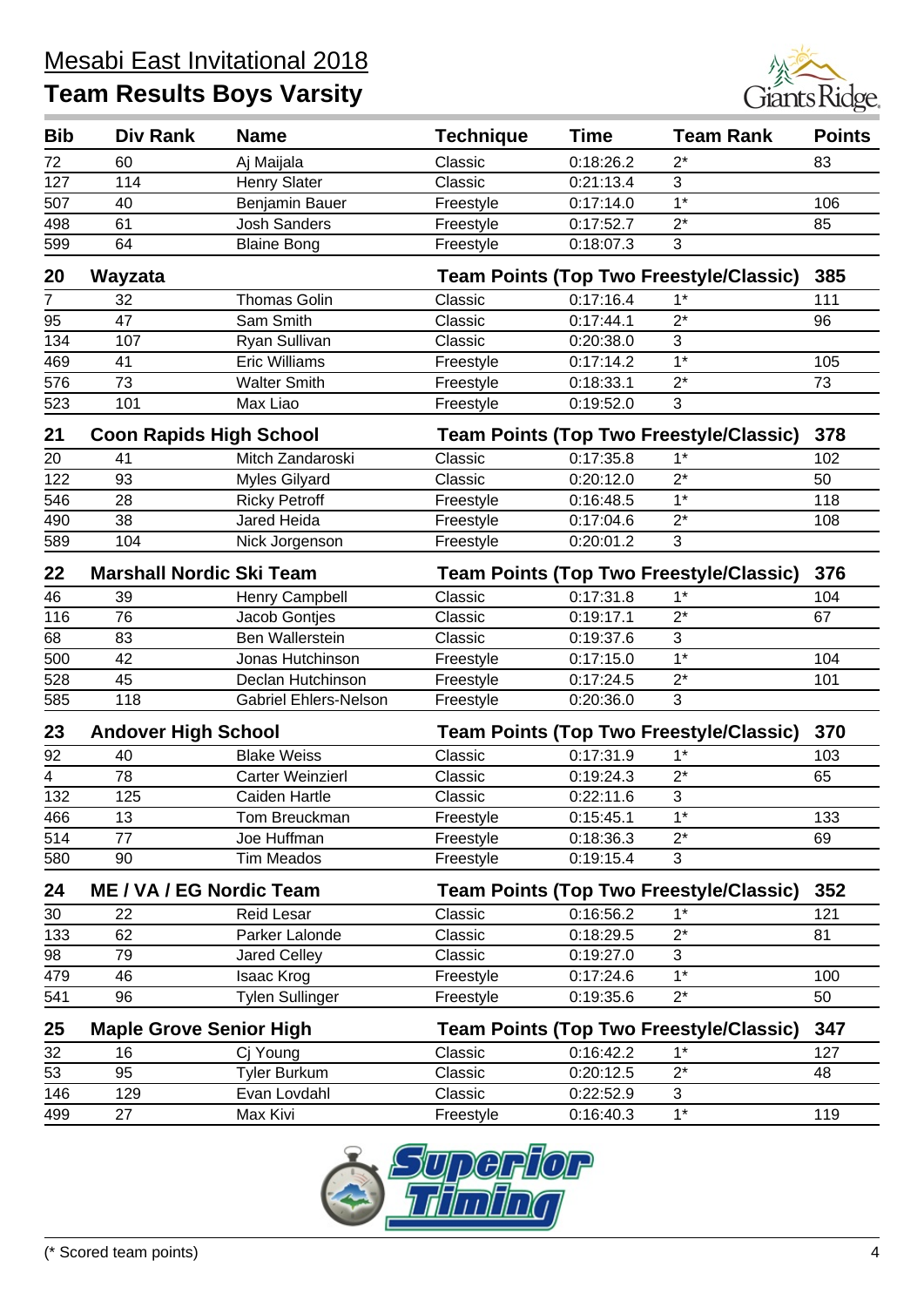

| <b>Bib</b> | Div Rank                         | <b>Name</b>                  | <b>Technique</b> | <b>Time</b> | <b>Team Rank</b>                               | <b>Points</b> |
|------------|----------------------------------|------------------------------|------------------|-------------|------------------------------------------------|---------------|
| 520        | 93                               | Gideon Heroux                | Freestyle        | 0:19:29.4   | $2^*$                                          | 53            |
| 559        | 106                              | Charlie Caven                | Freestyle        | 0:20:07.2   | 3                                              |               |
| 26         | <b>Elk River/Zimmerman</b>       |                              |                  |             | <b>Team Points (Top Two Freestyle/Classic)</b> | 331           |
| 37         | 35                               | Noah Adams                   | Classic          | 0:17:26.8   | $1*$                                           | 108           |
| 87         | 67                               | Jadon Purcell                | Classic          | 0:18:41.0   | $2^*$                                          | 76            |
| 485        | 37                               | Noah Haaf                    | Freestyle        | 0:17:04.2   | $1*$                                           | 109           |
| 506        | 108                              | Espen Olsen                  | Freestyle        | 0:20:10.9   | $2^*$                                          | 38            |
| 591        | 129                              | David Schwappach             | Freestyle        | 0:21:15.7   | 3                                              |               |
| 27         | <b>Chaska and Chanhassen HSs</b> |                              |                  |             | <b>Team Points (Top Two Freestyle/Classic)</b> | 328           |
| 18         | 80                               | Jackson Davis                | Classic          | 0:19:32.4   | $1*$                                           | 63            |
| 148        | 91                               | Joe Wolff                    | Classic          | 0:20:03.7   | $2^*$                                          | 52            |
| 62         | 115                              | Mitchell Hollman             | Classic          | 0:21:13.9   | 3                                              |               |
| 487        | 19                               | Nicholas Scheller            | Freestyle        | 0:16:04.9   | $\overline{1^*}$                               | 127           |
| 532        | 60                               | Nathan Milligan              | Freestyle        | 0:17:51.8   | $2^*$                                          | 86            |
| 568        | 67                               | Zach Longwolff               | Freestyle        | 0:18:20.9   | 3                                              |               |
| 28         | <b>Mounds View High School</b>   |                              |                  |             | <b>Team Points (Top Two Freestyle/Classic)</b> | 323           |
| 45         | 17                               | Ty Christianson              | Classic          | 0:16:49.3   | $1*$                                           | 126           |
| 94         | 56                               | Nathan Hohenshell            | Classic          | 0:18:19.5   | $2^*$                                          | 87            |
| 109        | 120                              | Danny Zamow                  | Classic          | 0:21:32.6   | 3                                              |               |
| 484        | 75                               | Nate Moller                  | Freestyle        | 0:18:34.7   | $1*$                                           | 71            |
| 531        | 107                              | Jp Braun                     | Freestyle        | 0:20:07.9   | $2^*$                                          | 39            |
| 608        | 116                              | <b>Matt Miller</b>           | Freestyle        | 0:20:34.5   | 3                                              |               |
| 29         | <b>Washburn High School</b>      |                              |                  |             | <b>Team Points (Top Two Freestyle/Classic)</b> | 317           |
| 58         | 61                               | <b>Will Steiner</b>          | Classic          | 0:18:26.9   | $1*$                                           | 82            |
| 101        | 73                               | <b>Isaac Lowenthal Walsh</b> | Classic          | 0:19:00.2   | $2^*$                                          | 70            |
| 553        | 49                               | Per Alexander                | Freestyle        | 0:17:33.2   | $1*$                                           | 97            |
| 460        | 78                               | Zev Breen                    | Freestyle        | 0:18:37.0   | $2^*$                                          | 68            |
| 581        | 91                               | Nico Alexander               | Freestyle        | 0:19:16.8   | 3                                              |               |
| 30         | Alexandria                       |                              |                  |             | <b>Team Points (Top Two Freestyle/Classic)</b> | 292           |
| 150        | 71                               | Noah Struck                  | Classic          | 0:18:45.8   | $1*$                                           | 72            |
| 11         | 92                               | Cj Schlosser                 | Classic          | 0:20:07.1   | $2^*$                                          | 51            |
| 89         | 117                              | <b>Shaun Mateer</b>          | Classic          | 0:21:16.0   | 3                                              |               |
| 468        | 36                               | Jackson Wichtendahl          | Freestyle        | 0:16:57.8   | $1*$                                           | 110           |
| 607        | 87                               | Nolan Christenson            | Freestyle        | 0:19:10.6   | $2^*$                                          | 59            |
| 542        | 112                              | Patrick Lovrien              | Freestyle        | 0:20:22.4   | 3                                              |               |
| 31         | Winona HS Nordic Ski Team        |                              |                  |             | <b>Team Points (Top Two Freestyle/Classic)</b> | 269           |
| 82         | 59                               | <b>Preston Halleck</b>       | Classic          | 0:18:23.8   | $1^*$                                          | 84            |
| 601        | 50                               | Noah Schultz                 | Freestyle        | 0:17:36.5   | $1*$                                           | 96            |
| 540        | 57                               | Ryan Meyer                   | Freestyle        | 0:17:48.2   | $2^*$                                          | 89            |
| 504        | 71                               | Kole Koehler                 | Freestyle        | 0:18:31.1   | 3                                              |               |
| 32         | <b>Mora Ski Club</b>             |                              |                  |             | <b>Team Points (Top Two Freestyle/Classic)</b> | 257           |
| 24         | 4                                | Cooper Lennox                | Classic          | 0:15:39.6   | $1^*$                                          | 139           |
| 103        | 25                               | Nathan Williams              | Classic          | 0:17:01.9   | $2^*$                                          | 118           |
|            |                                  |                              | <b>TIDAR</b>     |             |                                                |               |

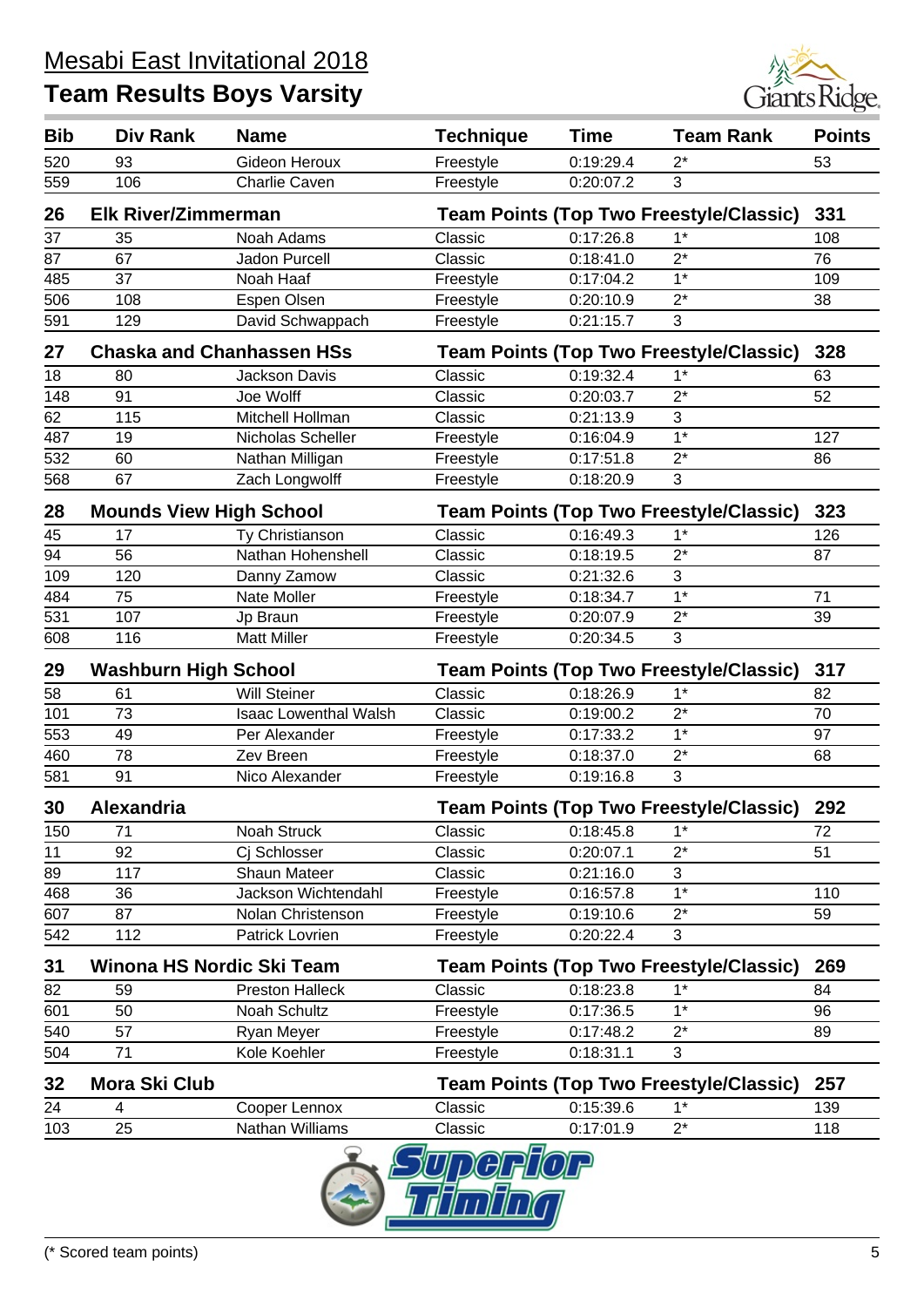

| <b>Bib</b> | Div Rank                          | <b>Name</b>                                | <b>Technique</b> | <b>Time</b> | <b>Team Rank</b>                               | <b>Points</b> |
|------------|-----------------------------------|--------------------------------------------|------------------|-------------|------------------------------------------------|---------------|
| 120        | 50                                | Jordan Woods                               | Classic          | 0:17:56.6   | 3                                              |               |
| 33         | <b>Orono High School</b>          |                                            |                  |             | <b>Team Points (Top Two Freestyle/Classic)</b> | 255           |
| 25         | 58                                | <b>Kevin Cornelius</b>                     | Classic          | 0:18:23.8   | $1*$                                           | 85            |
| 85         | 105                               | Henry Jaffrey                              | Classic          | 0:20:35.2   | $2^*$                                          | 38            |
| 125        | 122                               | Angelo Fiataruolo                          | Classic          | 0:21:40.9   | 3                                              |               |
| 457        | 23                                | George Goldade                             | Freestyle        | 0:16:25.1   | $\overline{1^*}$                               | 123           |
| 544        | 137                               | Colin Jones                                | Freestyle        | 0:22:15.6   | $2^*$                                          | 9             |
| 570        | 140                               | Ronan Banavige                             | Freestyle        | 0:23:15.6   | 3                                              |               |
| 33         |                                   | <b>St Paul Academy &amp; Summit School</b> |                  |             | <b>Team Points (Top Two Freestyle/Classic)</b> | 255           |
| 69         | 100                               | <b>Riley Will</b>                          | Classic          | 0:20:19.6   | $1*$                                           | 43            |
| 495        | $\mathbf 1$                       | Peter Moore                                | Freestyle        | 0:14:29.4   | $1*$                                           | 145           |
| 503        | 79                                | Jasper Green                               | Freestyle        | 0:18:37.1   | $2^*$                                          | 67            |
| 534        | 109                               | Jonah Spencer                              | Freestyle        | 0:20:18.9   | 3                                              |               |
| 35         | <b>Math &amp; Science Academy</b> |                                            |                  |             | <b>Team Points (Top Two Freestyle/Classic)</b> | 230           |
| 23         | 42                                | Jack Osborne                               | Classic          | 0:17:36.9   | $1*$                                           | 101           |
| 537        | 81                                | Aric Brodie                                | Freestyle        | 0:18:44.4   | $1*$                                           | 65            |
| 467        | 82                                | Harris Anderson                            | Freestyle        | 0:18:47.5   | $2^*$                                          | 64            |
| 36         | <b>Anoka High Schoo</b>           |                                            |                  |             | <b>Team Points (Top Two Freestyle/Classic)</b> | 218           |
| 33         | 57                                | Sean Neeser                                | Classic          | 0:18:19.8   | $1*$                                           | 86            |
| 141        | 87                                | Anthony Hagerty                            | Classic          | 0:19:53.6   | $2^*$                                          | 56            |
| 88         | 98                                | Alex Lee                                   | Classic          | 0:20:17.1   | 3                                              |               |
| 492        | 105                               | Josh Brand                                 | Freestyle        | 0:20:03.3   | $1*$                                           | 41            |
| 584        | 111                               | Jackson Hauge                              | Freestyle        | 0:20:21.5   | $2^*$                                          | 35            |
| 550        | 115                               | <b>Daniel Pelletier</b>                    | Freestyle        | 0:20:31.7   | 3                                              |               |
| 36         |                                   | <b>Spring Lake Park/St Anthony HS</b>      |                  |             | <b>Team Points (Top Two Freestyle/Classic)</b> | 218           |
| 9          | 109                               | Gavin Schuster                             | Classic          | 0:20:48.3   | $1^*$                                          | 34            |
| 61         | 119                               | <b>Collin Lief</b>                         | Classic          | 0:21:27.0   | $2^*$                                          | 24            |
| 137        | 134                               | <b>Mark Droessler</b>                      | Classic          | 0:23:54.8   | 3                                              |               |
| 478        | $\sqrt{5}$                        | Joe Lynch                                  | Freestyle        | 0:15:13.8   | $1^*$                                          | 141           |
| 554        | 127                               | Owen Erickson                              | Freestyle        | 0:21:09.2   | $2^*$                                          | 19            |
| 38         | <b>Marquette High School</b>      |                                            |                  |             | <b>Team Points (Top Two Freestyle/Classic)</b> | 215           |
| 80         | 77                                | Ruben Hatfield                             | Classic          | 0:19:19.3   | $1*$                                           | 66            |
| 118        | 112                               | Jonus Blum                                 | Classic          | 0:20:56.9   | $2^*$                                          | 31            |
| 17         | 113                               | Seth Potts                                 | Classic          | 0:20:59.5   | 3                                              |               |
| 502        | 85                                | Evan Ampe                                  | Freestyle        | 0:19:07.1   | $1*$                                           | 61            |
| 535        | 89                                | Matt Janowski                              | Freestyle        | 0:19:13.6   | $2^*$                                          | 57            |
| 562        | 102                               | <b>Chase Stahl</b>                         | Freestyle        | 0:19:53.0   | 3                                              |               |
| 39         | <b>Benilde-St. Margaret</b>       |                                            |                  |             | <b>Team Points (Top Two Freestyle/Classic)</b> | 210           |
| 36         | 90                                | Clyde Sellke                               | Classic          | 0:19:58.8   | $1*$                                           | 53            |
| 114        | 124                               | Joe Munkeby                                | Classic          | 0:22:01.5   | $2^*$                                          | 19            |
| 470        | 18                                | Keelan Gorman                              | Freestyle        | 0:16:03.2   | $1*$                                           | 128           |
| 586        | 136                               | Zach Bollom                                | Freestyle        | 0:22:13.1   | $2^*$                                          | 10            |
| 571        | 138                               | Walker Niebergall                          | Freestyle        | 0:22:43.1   | 3                                              |               |
|            |                                   |                                            | $\Box$           |             |                                                |               |

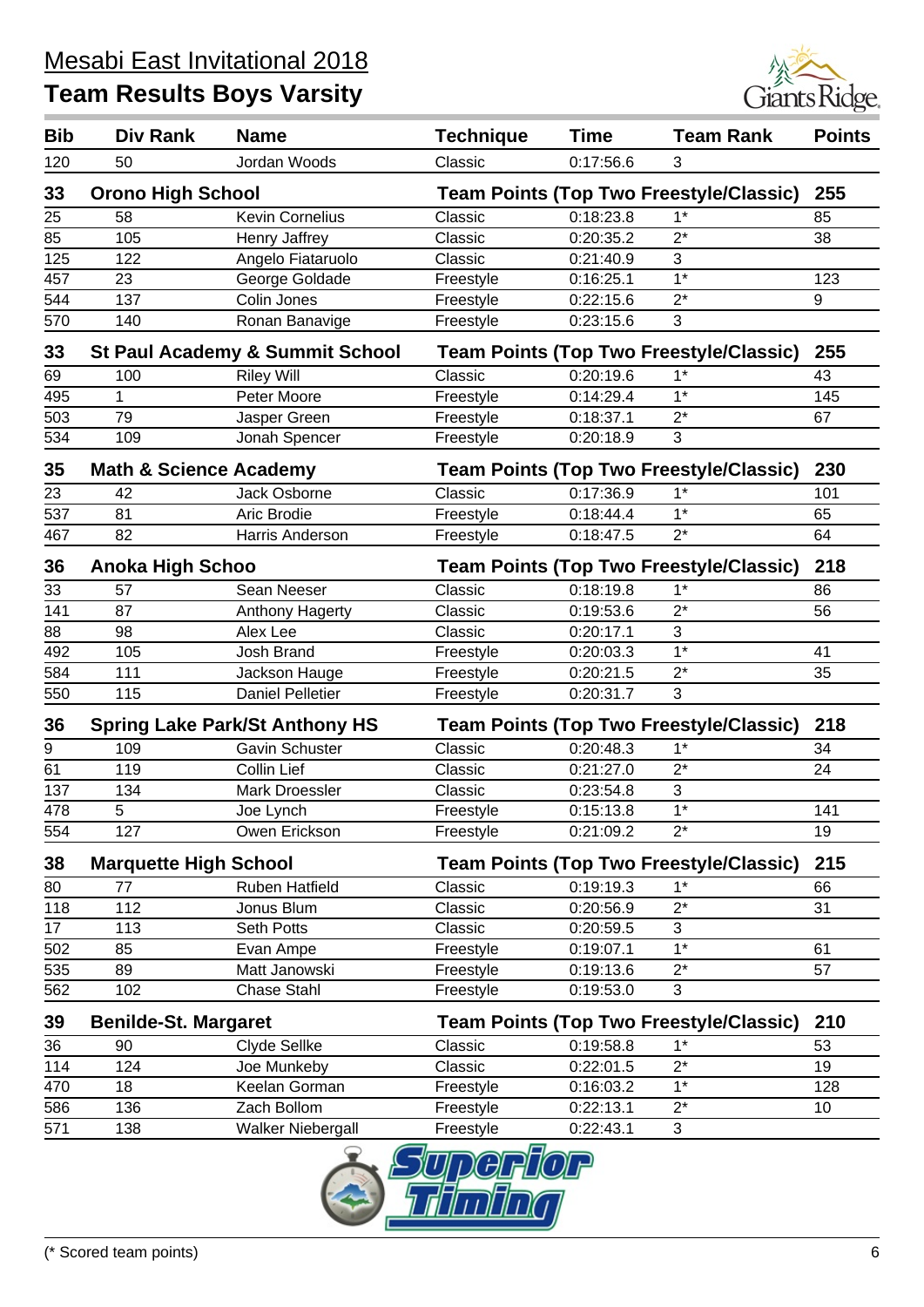

| <b>Bib</b> | Div Rank                          | <b>Name</b>                              | <b>Technique</b>                               | <b>Time</b> | <b>Team Rank</b>                               | <b>Points</b> |
|------------|-----------------------------------|------------------------------------------|------------------------------------------------|-------------|------------------------------------------------|---------------|
| 40         | <b>Rogers High School</b>         |                                          |                                                |             | <b>Team Points (Top Two Freestyle/Classic)</b> | 208           |
| 5          | 89                                | Kenneth Peterson                         | Classic                                        | 0:19:58.1   | $1^*$                                          | 54            |
| 56         | 104                               | <b>Tyler Davis</b>                       | Classic                                        | 0:20:34.8   | $2^*$                                          | 39            |
| 108        | 130                               | Andy Huber                               | Classic                                        | 0:22:59.6   | 3                                              |               |
| 486        | 43                                | Ethan Anderson                           | Freestyle                                      | 0:17:17.2   | $1*$                                           | 103           |
| 558        | 134                               | Alex Heidorn                             | Freestyle                                      | 0:21:58.3   | $2^*$                                          | 12            |
| 41         | <b>Minnehaha Academy</b>          |                                          |                                                |             | <b>Team Points (Top Two Freestyle/Classic)</b> | 205           |
| 22         | 30                                | Peter Carlen                             | Classic                                        | 0:17:10.8   | $1*$                                           | 113           |
| 78         | 51                                | Jackson Pope                             | Classic                                        | 0:18:03.6   | $2^*$                                          | 92            |
| 131        | 65                                | Max Gifford                              | Classic                                        | 0:18:38.0   | 3                                              |               |
| 42         | <b>Moorhead High School</b>       |                                          |                                                |             | <b>Team Points (Top Two Freestyle/Classic)</b> | 182           |
| 512        | 47                                | <b>Isaac Wicklund</b>                    | Freestyle                                      | 0:17:26.1   | $1^*$                                          | 99            |
| 464        | 63                                | Jack Lee                                 | Freestyle                                      | 0:17:56.7   | $2^*$                                          | 83            |
| 565        | 88                                | Dawson Strom                             | Freestyle                                      | 0:19:11.1   | 3                                              |               |
| 43         |                                   | <b>Otter Tail Nordic Ski Association</b> |                                                |             | <b>Team Points (Top Two Freestyle/Classic)</b> | 158           |
| 63         | 94                                | <b>Matthew Oehler</b>                    | Classic                                        | 0:20:12.1   | $1^*$                                          | 49            |
| 91         | 108                               | Caleb Danielson                          | Classic                                        | 0:20:48.1   | $2^*$                                          | 35            |
| 547        | 72                                | <b>Tucker Henkes</b>                     | Freestyle                                      | 0:18:32.2   | $1*$                                           | 74            |
| 44         | <b>Ishpeming Ski Club</b>         |                                          | <b>Team Points (Top Two Freestyle/Classic)</b> |             |                                                | 145           |
| 39         | 86                                | <b>Elliot Prusi</b>                      | Classic                                        | 0:19:53.0   | $1^*$                                          | 57            |
| 64         | 126                               | Thomas Kinjorski                         | Classic                                        | 0:22:23.2   | $2^*$                                          | 17            |
| 130        | 141                               | <b>Matt Penrose</b>                      | Classic                                        | 0:27:50.4   | 3                                              |               |
| 461        | 86                                | <b>Timothy Ziegler</b>                   | Freestyle                                      | 0:19:07.6   | $1*$                                           | 60            |
| 515        | 135                               | Alec Prusi                               | Freestyle                                      | 0:22:01.9   | $2^*$                                          | 11            |
| 45         | <b>Proctor/Hermantown</b>         |                                          |                                                |             | <b>Team Points (Top Two Freestyle/Classic)</b> | 138           |
| 38         | 69                                | Nick Gutmann                             | Classic                                        | 0:18:43.8   | $1^*$                                          | 74            |
| 97         | 111                               | Zach Coughlin                            | Classic                                        | 0:20:53.9   | $2^*$                                          | 32            |
| 142        | 123                               | Ryan Larson                              | Classic                                        | 0:21:43.5   | 3                                              |               |
| 595        | 119                               | Luke Bettendorf                          | Freestyle                                      | 0:20:39.3   | $1*$                                           | 27            |
| 472        | 141                               | Jacob Vail                               | Freestyle                                      | 0:24:21.5   | $2^*$                                          | 5             |
| 548        | 142                               | <b>Tate Overlie</b>                      | Freestyle                                      | 0:24:49.9   | 3                                              |               |
| 46         | <b>Duluth Denfeld High School</b> |                                          |                                                |             | <b>Team Points (Top Two Freestyle/Classic)</b> | 122           |
| 77         | 68                                | Logan Rosholt                            | Classic                                        | 0:18:43.7   | $1*$                                           | 75            |
| 590        | 121                               | Peter Foldesi                            | Freestyle                                      | 0:20:47.5   | $1^*$                                          | 25            |
| 518        | 124                               | Austin Hudyma                            | Freestyle                                      | 0:21:08.4   | $2^*$                                          | 22            |
| 579        | 130                               | Dane Herold                              | Freestyle                                      | 0:21:24.4   | 3                                              |               |
| 47         | <b>Detroit Lakes High School</b>  |                                          |                                                |             | <b>Team Points (Top Two Freestyle/Classic)</b> | 106           |
| 55         | 102                               | Aaron Oakes                              | Classic                                        | 0:20:23.7   | $1^*$                                          | 41            |
| 525        | 99                                | Jacob Trout                              | Freestyle                                      | 0:19:47.2   | $1*$                                           | 47            |
| 606        | 128                               | John Bergum                              | Freestyle                                      | 0:21:14.0   | $2^*$                                          | 18            |
| 575        | 132                               | Ryan Bergum                              | Freestyle                                      | 0:21:39.5   | 3                                              |               |